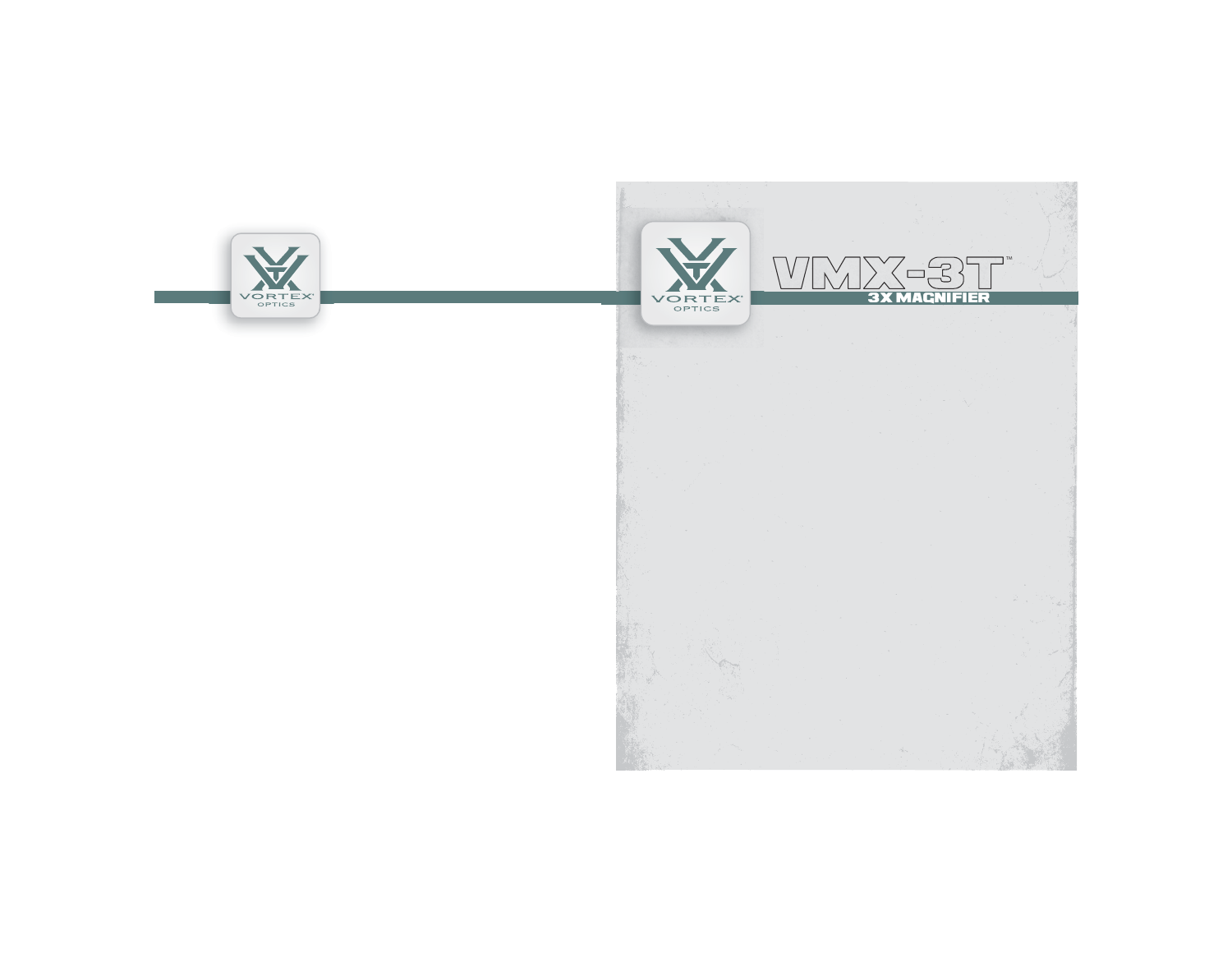



# **THE VMX-3T MAGNIFIER**

Offering 3x magnification along with durable construction, the Vortex VMX-3T with included Flip Mount can quickly add extended range ability to red dot sights.



VMX-3T with Flip Mount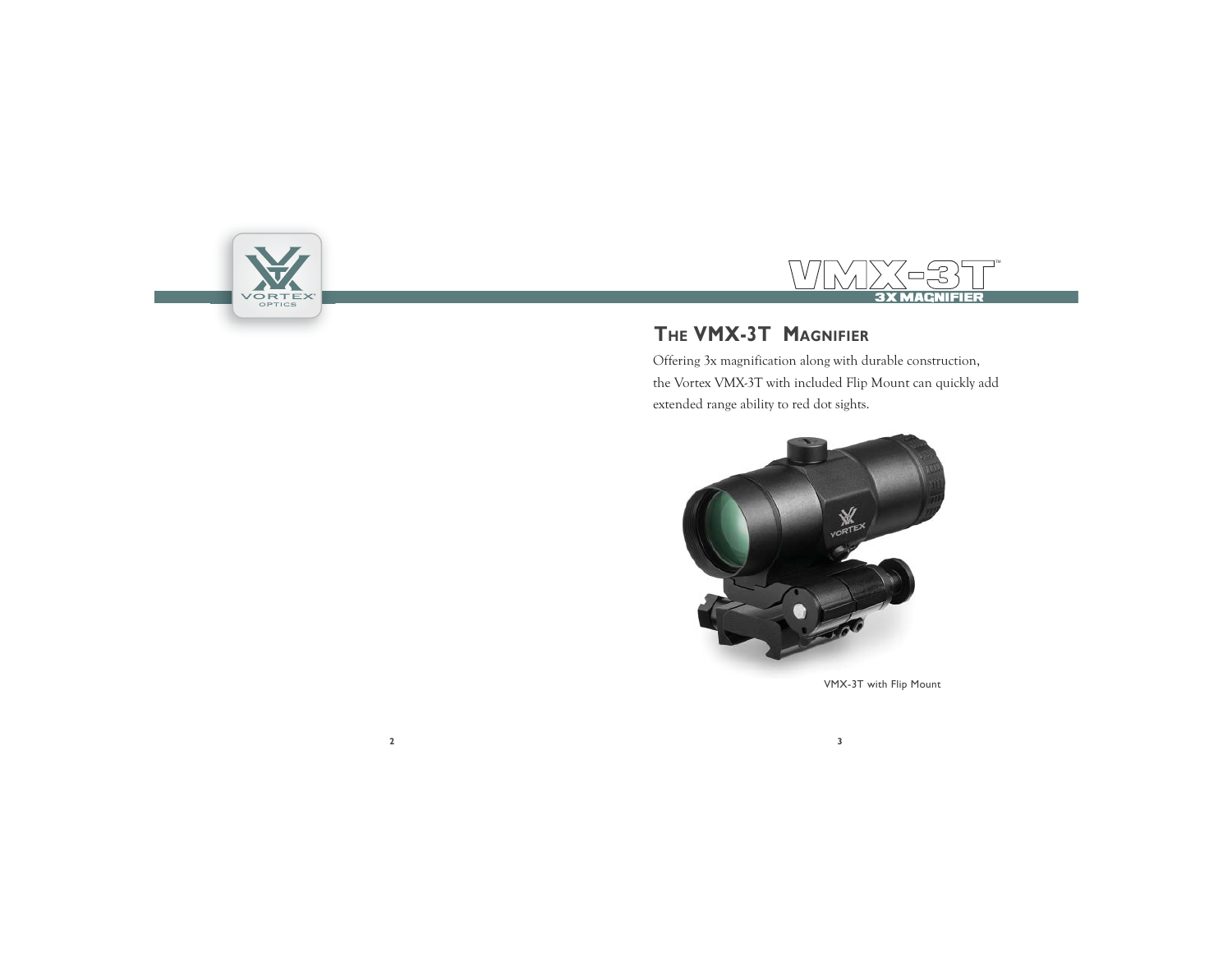



**VMX-3T with Flip Mount** For a lower 1/3 co-witness height, attach the shim plate between the flip mount and the VMX-3T.

# **MOUNTING THE VMX-3T MAGNIFIER**

### **Attach VMX-3T to Flip Mount**

Using the included screws, attach theVMX-3T magnifier to the Flip Mount. Ocular lens and Release Button should face shooter.

VMMYK-3TF

3X MAGNIFIER

TM

### **Mount height options**

With the included flip mount and shim, there are two options for mounting the VMX-3T:

#### **Absolute Co-Witness Height with Flip Mount**

Positions the VMX-3T at 37 mm from the base surface to the center of the optic. This puts the dot height at a center (absolute) sight <sup>p</sup>icture when co-witnessed with standard AR-15 iron sights. For this height, *do not* install the included shim plate.

#### **Lower 1/3 Co-Witness Height with Flip Mount and Shim Plate**

Positions the VMX-3T at 40 mm from the base surface to the center of the optic. This puts the dot height at a lower 1/3 sight <sup>p</sup>icture when co-witnessed with standard AR-15 iron sights. For this height, install the included shim plate between the VMX-3T and the Flip Mount.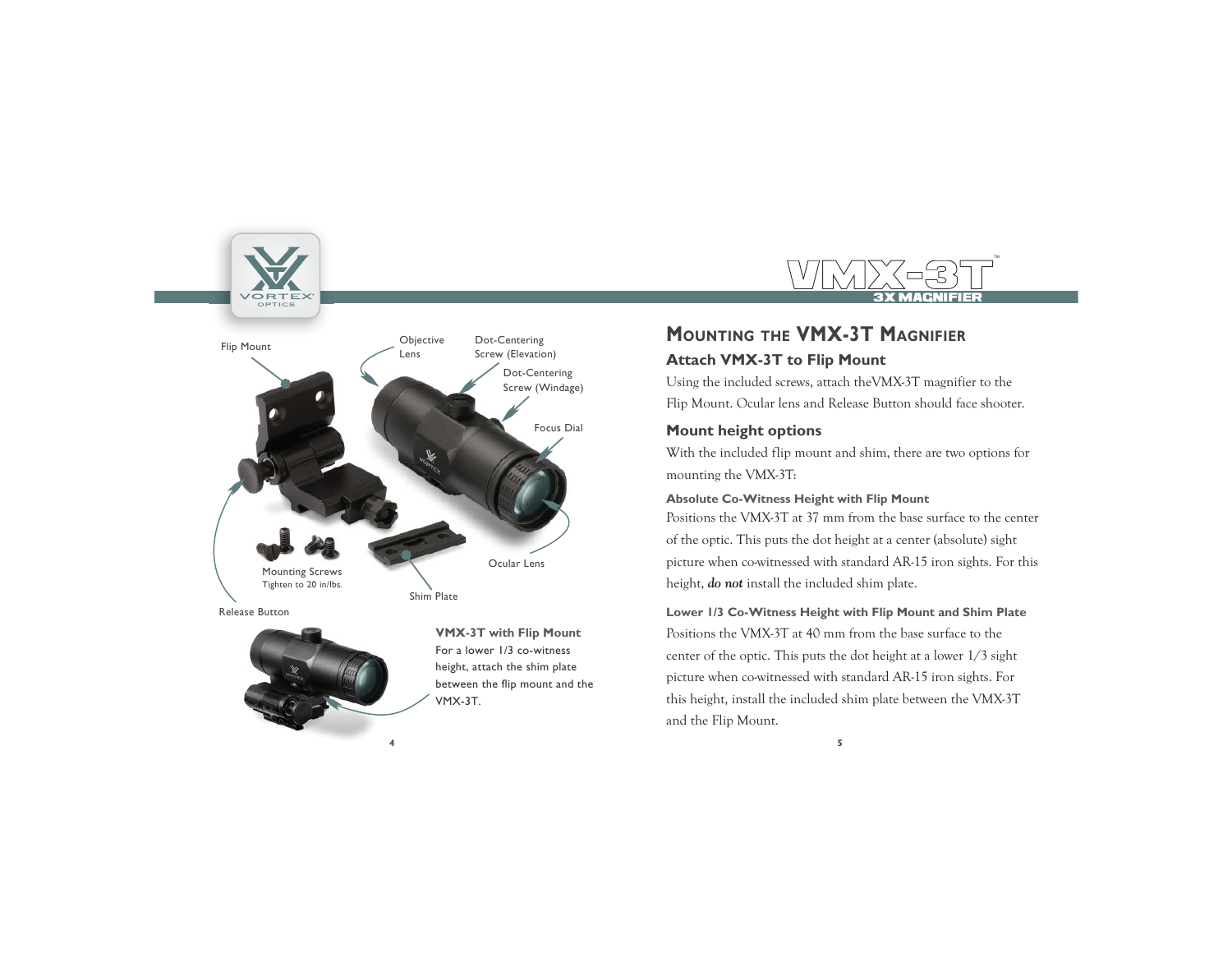

# **VMX-3T ADJUSTMENTS** DOLLARY DESCRIPTION DECEMBER

#### **Center the red dot image**

The VMX-3T is easy to use and does not require any special sight-in—just zero-in the red dot as normal and add the VMX-3T behind for additional 3x magnification.

The dot-centering screws can be used to help center the red dot in the VMX-3T's field of view. After the VMX-3T is mounted in front of red dot scope, the dot may seem off-centered while viewing through the VMX-3T. This will not affect the point-ofimpact. If desired, the centering screws can be used to move the dot up/down or left/right until the dot is more centered. *Do not force screws once resistance is felt and the end-of-travel range has been reached.*





*Note:* Perfectly centering the red dot in the VMX-3T is not required for accuracy. Once the primary red dot optic has been sighted in using its own adjustments, the adjustments done to the VMX-3T using the centering screws will not affect the point-of-impact.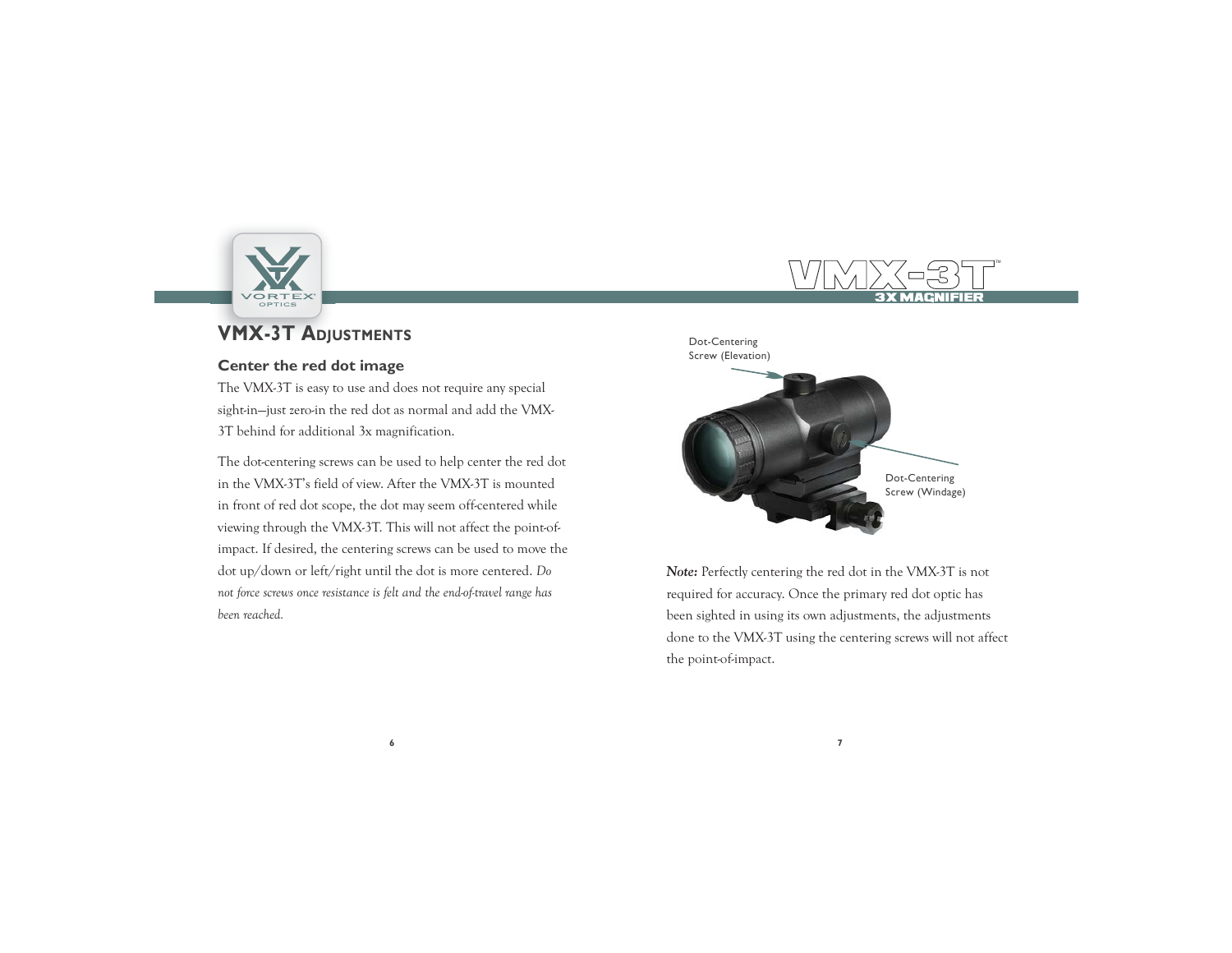

#### VMMYK-3TF 3X MAGNIFIERTM

#### **Adjust the focus**

Use the focus knob to achieve a sharp image. Turn the focus dial clockwise or counter-clockwise until image is as sharp as possible.



### **Using the flip mount**

To use the included flip mount, simply push on the release button and flip the VMX-3T off to the side.

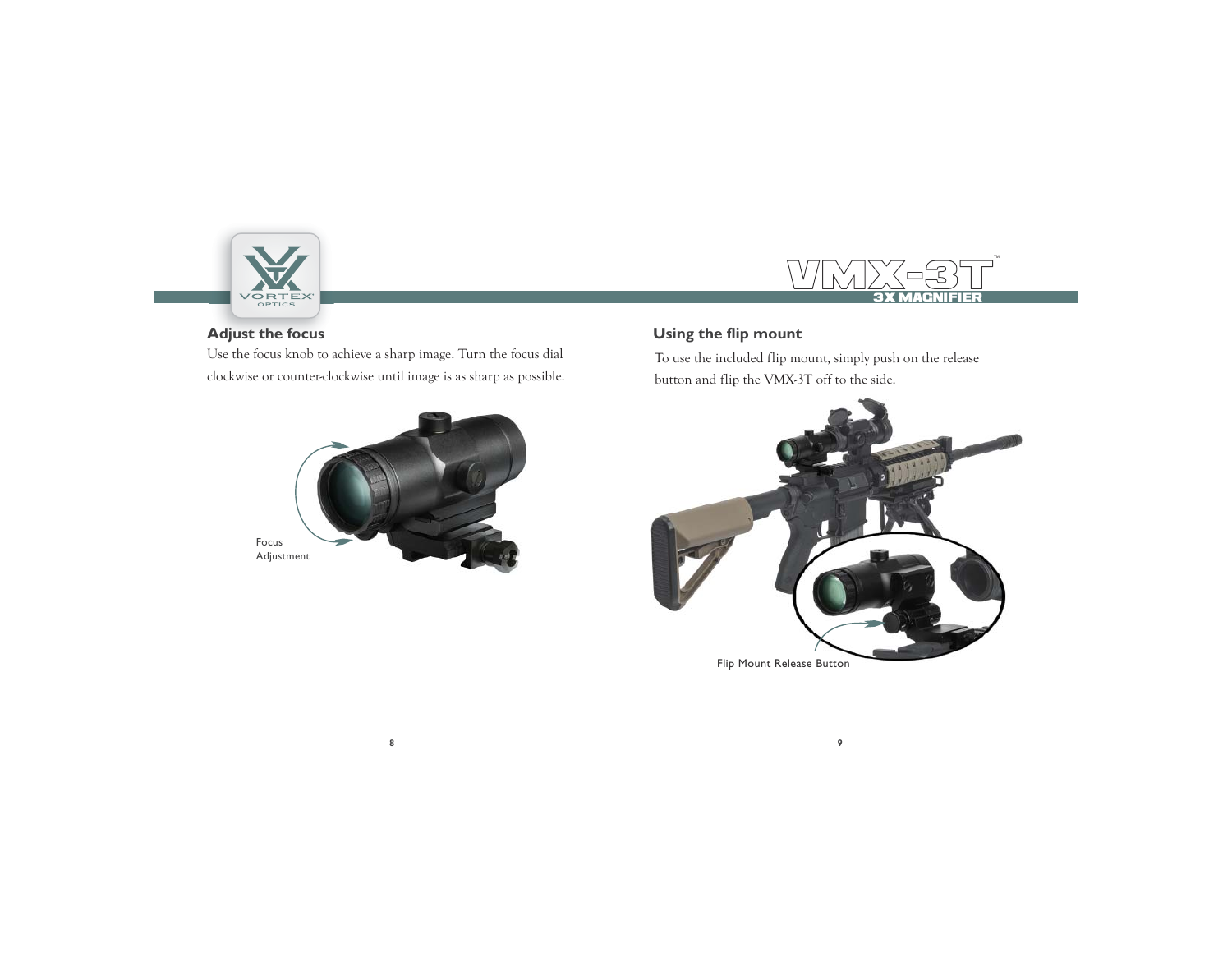

#### VMX-3T3X MAGNIFIERTM

## **MAINTENANCE Keep lenses clean**

For the best viewing, regularly clean the exterior lenses:

- Remove any dust or grit from the lens before wiping. Use a can of pressurized air, soft camel hair brush or an acrylic optical brush.
- Clear lenses of smudges, fingerprints or eyelash oil. Fog the lens with your breath, then use a non-abrasive lens cloth\* to clean the lens.
- *Note:* \**Never* use facial tissue, heavy cotton, or flannel fabric—these materials can scratch the surface of a lens. Use lens cleaning fluid and optical tissue or cloth to clean lenses.

#### **Lubrication**

All components of the VMX-3T are permanently lubricated, so no additional lubricant should be applied.

### **Storage**

If possible, avoid long term storage of the VMX-3T exposed to direct sunlight or any very hot location. Over time, prolonged high temperatures can adversely affect internal lubricants.

# **THE VIP WARRANTY**

We build optics based on our commitment to your absolute satisfaction. That's why Vortex products are unconditionally guaranteed and we make this Very Important

Promise to you—a Very Important Person.

Rest assured that in the event your VMX-3T becomes damaged or defective, Vortex Optics will



repair or replace the scope at no charge to you. Call Vortex Optics at 800-426-0048 for prompt, professional, and friendly service.

#### **Vortex Optics**

2120 West Greenview DriveMiddleton, WI 53562 *service@vortexoptics.com*

Visit *www.vortexoptics.com* for more information. Canadian customers may visit *www.vortexcanada.net* for customer service information.

*Note:* Do not attempt to disassemble any components. The VIP warranty does not cover theft, loss, or deliberate damage to the product.